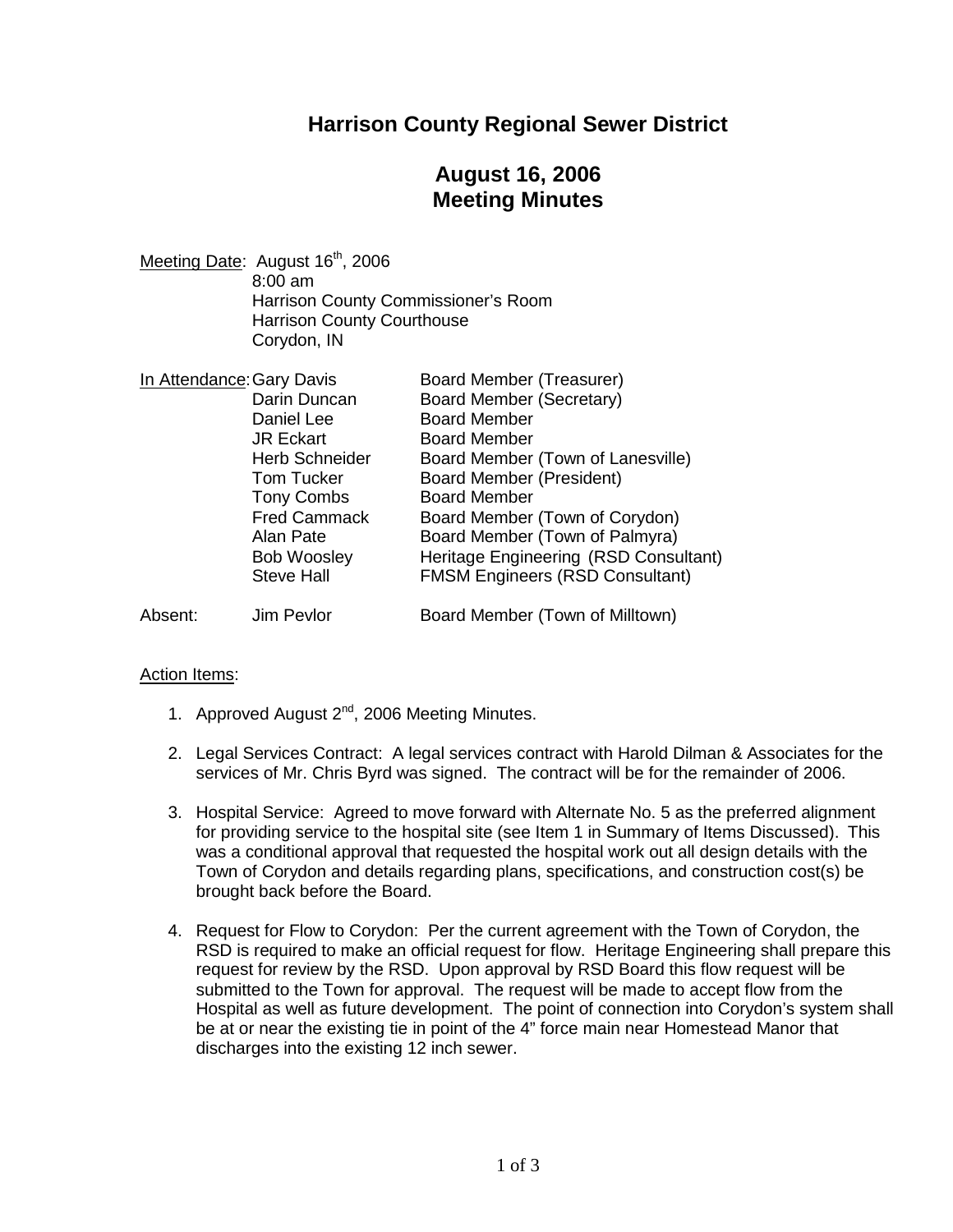5. Inter-local Agmts: Heritage Engineering shall send sample Inter-local Agmts out the Towns immediately. Chris Byrd will assist the Towns in coming up with a final draft for presentation to the Board.

#### Summary of Items Discussed

- 1. **Hospital Service:** Darin Duncan gave the subcommittee's report on alternatives considered for alignment of the force main. A total of five (5) alternatives were considered. A copy of the subcommittee's report (*Attachment "A"*) and map (*Attachment "B"*) are attached to these minutes. The recommended alternative results in the following:
	- a. Proposed lift station at the hospital is eliminated.
	- b. Existing lift station on Bob Lynn's property would be replaced with a larger station to handle increased flows. This station would also be increased in depth to allow for gravity flow from the hospital. Corydon will continue to maintain and operate this lift station.
	- c. Existing 4" force main would be replaced with an 8" force main (to accommodate future flows). Corydon will continue to maintain this force main.
	- d. Estimated Cost: an increase of approximately \$55,000 above and beyond what was originally to be spent by the hospital for their current proposal of running alongside the right of way of I-64. This is simply an estimate. Actual costs will need to be provided by the Hospital to determine the exact figure. It was discussed, by hospital representatives that were in attendance, that this likely is a low estimate due to the nature of not getting full credit from contractors. Members of the Board stated that it is their opinion that any costs incurred should be at the expense of the Hospital, not the RSD due to the Hospital being in this situation due to their lack of proper planning on the front end of the project. This will be discussed in greater detail upon final numbers being presented to the RSD Board by the Hospital's representatives.
	- e. Eliminates future operation and maintenance costs of a lift station.

A couple of concerns were raised by members of the Board:

- Proposed force main would run along the existing Homestead Manor Drive. This would result in pavement restoration costs.

*A final decision on alignment of the force main will need to be made between the Town and Hospital. It is possible to run the alignment of the force main to the rear of the properties on the north side of Homestead Drive.*

- Alternate 5 does not help advance the building of the future connector road (the interconnection between Pacer Drive and Hospital Drive). Alternate 3 would result in this road being built to sub-grade.

*It was discussed that the construction of the future connector road is an economic development issue and not a sanitary sewer issue. While members of the Board agreed that they would like to see the construction of this roadway advance they did not feel that the two items were dependant upon one another. Given the pending deadline for opening the hospital (Oct. 2007) it does not appear that Alternate 3 will allow sufficient time to work out all arrangements for funding of this work while completing the sewer in time.*